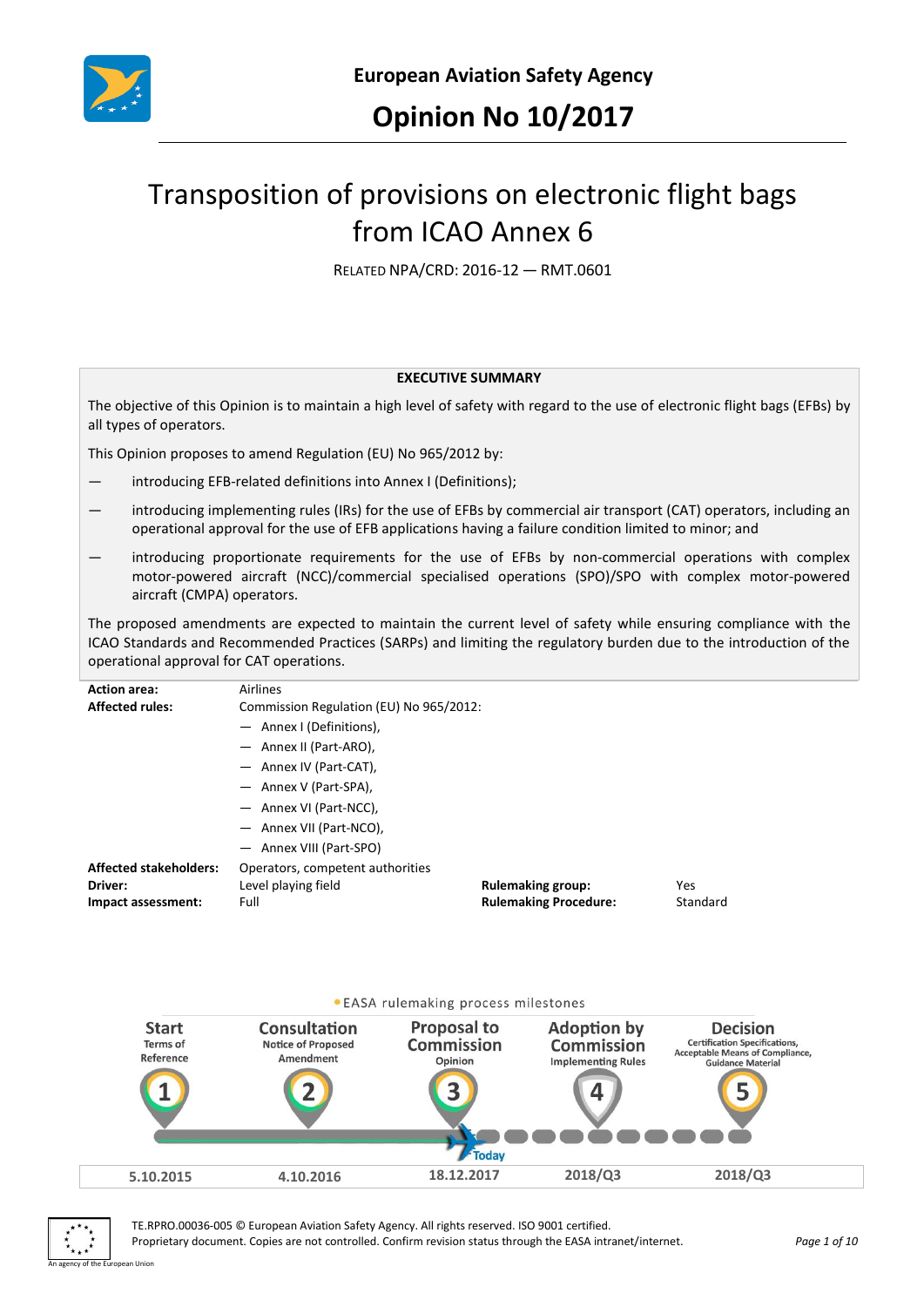# **Table of contents**

| 1. |        |  |  |
|----|--------|--|--|
|    | 1.1.   |  |  |
|    | 1.2.   |  |  |
| 2. |        |  |  |
|    | 2.1.   |  |  |
|    | 2.2.   |  |  |
|    | 2.3.   |  |  |
|    | 2.3.1. |  |  |
|    | 2.3.2. |  |  |
|    | 2.3.3. |  |  |
|    | 2.3.4. |  |  |
|    | 2.3.5. |  |  |
|    | 2.3.6. |  |  |
|    | 2.3.7. |  |  |
|    | 2.4.   |  |  |
|    | 2.5.   |  |  |
| 3. |        |  |  |
|    | 3.1.   |  |  |
|    | 3.2.   |  |  |
|    | 3.3.   |  |  |
| 4. |        |  |  |

 $\ddot{\ast}$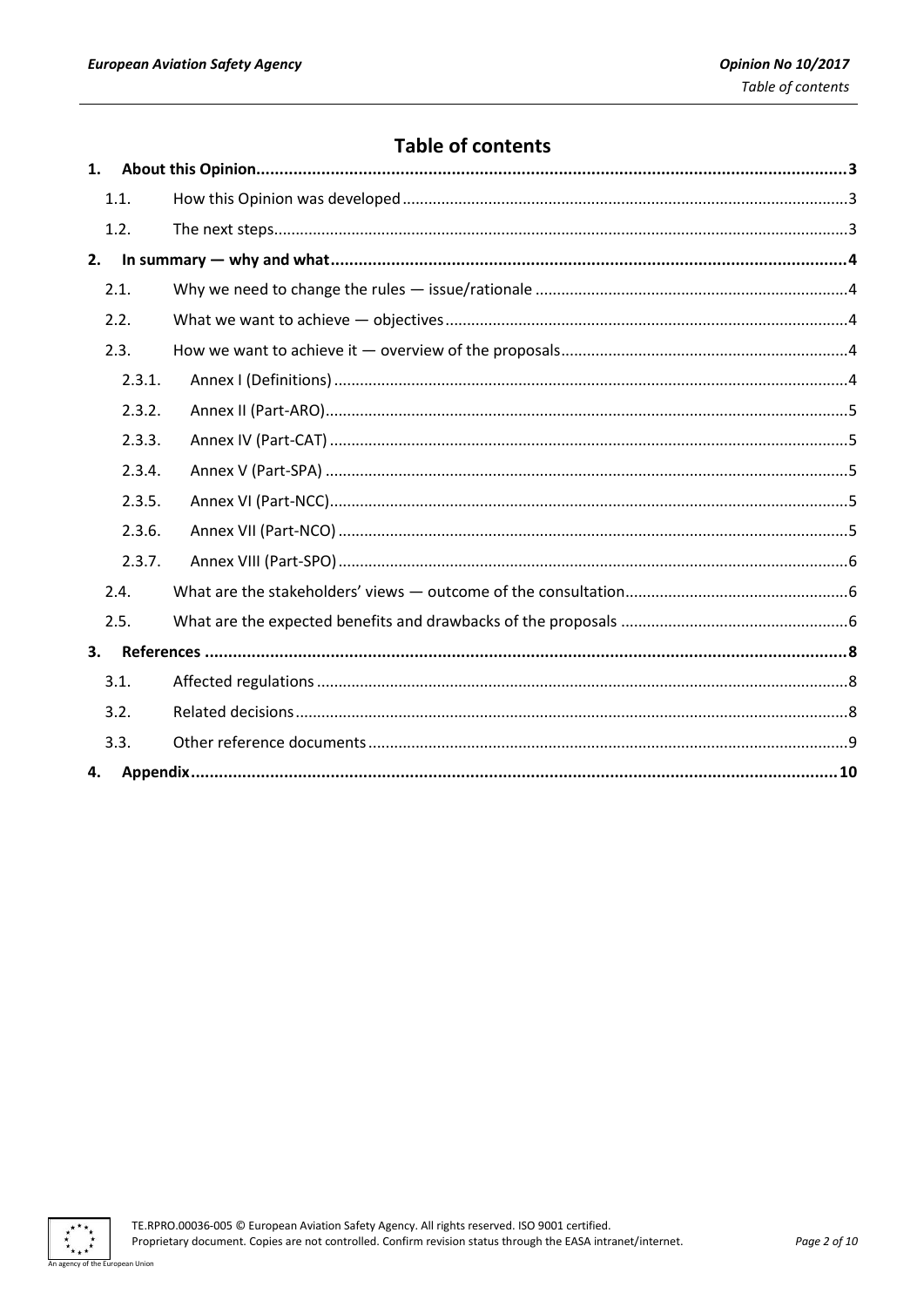# <span id="page-2-0"></span>**1. About this Opinion**

## <span id="page-2-1"></span>**1.1. How this Opinion was developed**

The European Aviation Safety Agency (EASA) developed this Opinion in line with Regulation (EC) No 216/2008<sup>1</sup> (hereinafter referred to as the 'Basic Regulation') and the Rulemaking Procedure<sup>2</sup>.

This rulemaking activity is included in EASA's Rulemaking Programme for 2014–2017<sup>3</sup> under rulemaking task RMT.0601. The scope and timescales of the task were defined in the related ToR<sup>4</sup>.

The *draft* text of this Opinion has been developed by EASA based on the input of Rulemaking Group (RMG) RMT.0601 for CAT, NCC and SPO with CMPA operations and for non-commercial operations with other-than-complex motor-powered aircraft (NCO) based on the outcome of a technical consultation with general aviation stakeholders organised by EASA to ensure proportionate requirements for this type of operations. All interested parties were consulted through Notice of Proposed Amendment (NPA) 2016-12 'Transposition of provisions on electronic flight bags from ICAO Annex 6<sup>'5,6</sup>. 266 comments were received from interested parties, including EFB developers, national aviation authorities (NAAs) and operators.

EASA has addressed and responded to the comments received on the NPA. The comments received and the EASA responses thereto are presented in Comment-Response Document (CRD) 2016-12<sup>7</sup>.

The *final* text of this Opinion and of the draft regulation has been developed by EASA. The draft rule text proposed by EASA is published on the EASA website $^8$ .

The major milestones of this rulemaking activity are presented on the title page.

## <span id="page-2-2"></span>**1.2. The next steps**

This Opinion contains the proposed amendments to Regulation (EU) No 965/2012 and their potential impacts. It is submitted to the European Commission to be used as a technical basis in order to prepare an EU regulation.

For information, EASA published the draft text for the related EASA decision containing acceptable means of compliance (AMCs)/guidance material (GM). The final decision issuing/amending the AMCs/GM will be published by EASA once the European Commission has adopted the regulation.

<sup>8</sup> <http://easa.europa.eu/document-library/opinions>



**.** 

Proprietary document. Copies are not controlled. Confirm revision status through the EASA intranet/internet. *Page 3 of 10* An agency of the European Union

<sup>1</sup> Regulation (EC) No 216/2008 of the European Parliament and of the Council of 20 February 2008 on common rules in the field of civil aviation and establishing a European Aviation Safety Agency, and repealing Council Directive 91/670/EEC, Regulation (EC) No 1592/2002 and Directive 2004/36/EC (OJ L 79, 19.3.2008, p. 1) [\(http://eur-lex.europa.eu/legal](http://eur-lex.europa.eu/legal-content/EN/TXT/?qid=1467719701894&uri=CELEX:32008R0216)[content/EN/TXT/?qid=1467719701894&uri=CELEX:32008R0216\)](http://eur-lex.europa.eu/legal-content/EN/TXT/?qid=1467719701894&uri=CELEX:32008R0216).

<sup>2</sup> EASA is bound to follow a structured rulemaking process as required by Article 52(1) of Regulation (EC) No 216/2008. Such a process has been adopted by the EASA Management Board (MB) and is referred to as the 'Rulemaking Procedure'. See MB Decision No 18-2015 of 15 December 2015 replacing Decision 01/2012 concerning the procedure to be applied by EASA for the issuing of opinions, certification specifications and guidance material [\(http://www.easa.europa.eu/the-agency/management](http://www.easa.europa.eu/the-agency/management-board/decisions/easa-mb-decision-18-2015-rulemaking-procedure)[board/decisions/easa-mb-decision-18-2015-rulemaking-procedure\)](http://www.easa.europa.eu/the-agency/management-board/decisions/easa-mb-decision-18-2015-rulemaking-procedure).

<sup>3</sup> [https://www.easa.europa.eu/system/files/dfu/RMP-EPAS\\_2017-2021.pdf](https://www.easa.europa.eu/system/files/dfu/RMP-EPAS_2017-2021.pdf)

<sup>4</sup> <https://www.easa.europa.eu/system/files/dfu/ToR%20RMT.0601%20%26%20RMT.0602%20Issue%201.pdf>

<sup>5</sup> <https://www.easa.europa.eu/document-library/notices-of-proposed-amendment/npa-2016-12>

<sup>6</sup> In accordance with Article 52 of Regulation (EC) No 216/2008, and Articles 6(3) and 7 of the Rulemaking Procedure.

<sup>7</sup> <http://easa.europa.eu/document-library/comment-response-documents>

TE.RPRO.00036-005 © European Aviation Safety Agency. All rights reserved. ISO 9001 certified.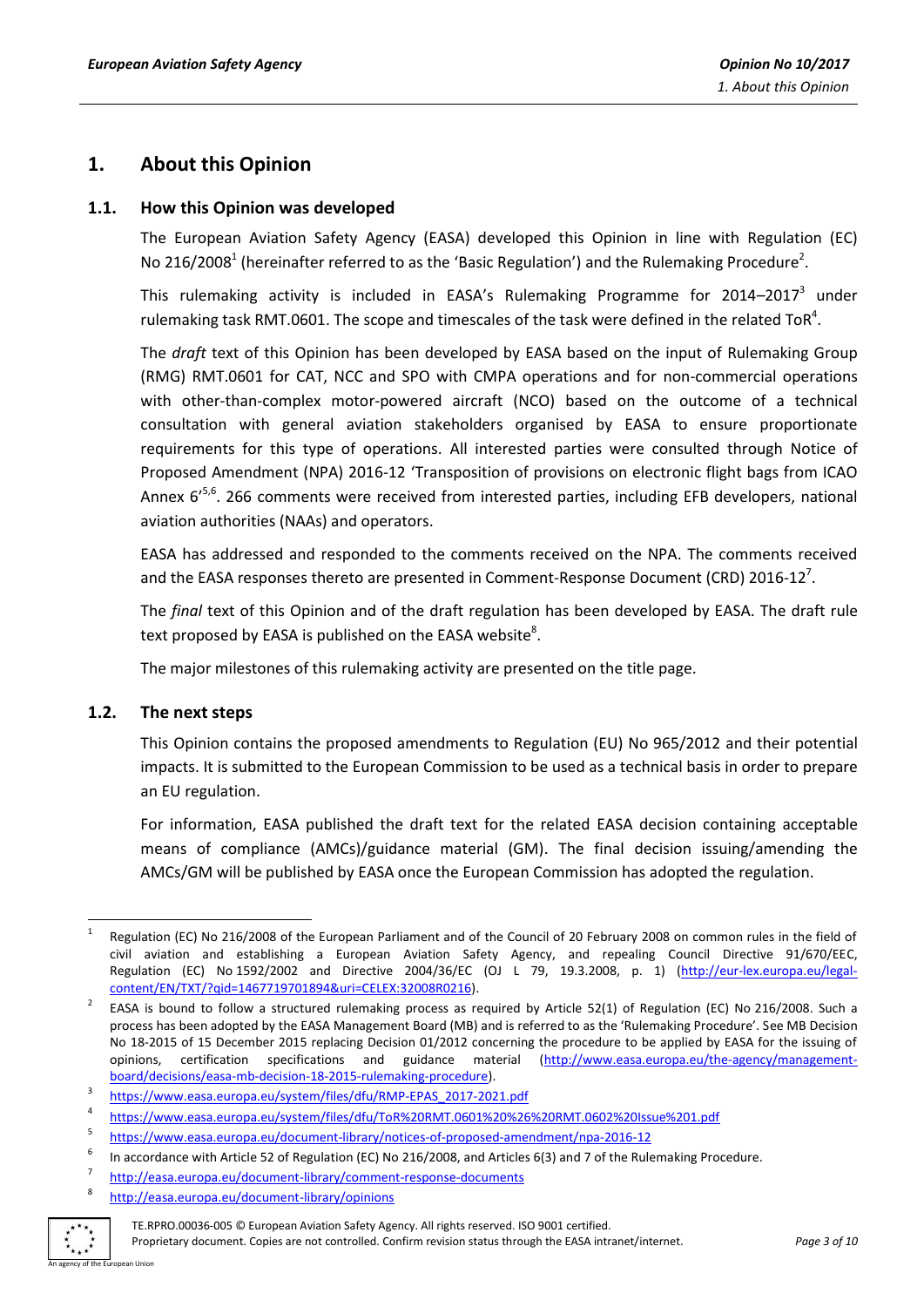# <span id="page-3-0"></span>**2. In summary — why and what**

## <span id="page-3-1"></span>**2.1. Why we need to change the rules — issue/rationale**

The main issue to be addressed by this Opinion is the promotion of a level playing field for European companies wishing to use EFBs.

This level playing field issue is linked with the following current conditions:

- There is a lack of requirements in the area of EFBs, as only AMC 20-25 is available;
- There are currently no provisions for the use of EFBs in NCC, NCO and SPO, as AMC 20-25 is only applicable to CAT operations;
- The current ICAO provisions for EFBs in Annex 6 Part I, II and III, applicable since November 2014, have not yet been transposed into the European regulatory framework.

## <span id="page-3-2"></span>**2.2. What we want to achieve — objectives**

The overall objectives of the EASA system are defined in Article 2 of the Basic Regulation. This proposal will contribute to the achievement of the overall objectives by addressing the issues outlined in Chapter 2.

The specific objective of this proposal is to:

- ensure compliance with the ICAO SARPs:
- provide specific requirements on the use of EFBs in the Air Operations Regulation for CAT operations;
- provide requirements proportionate to the complexity of the operations and/or propose safety promotion actions related to the use of EFBs for non-commercial operations and specialised operations; and
- conduct a first review of AMC 20-25 based on the experience gained so far by competent authorities since its publication.

## <span id="page-3-3"></span>**2.3. How we want to achieve it — overview of the proposals**

(1) With regard to CAT operations, the main change is the introduction of an operational approval for the use of type B EFB applications by CAT operators.

## <span id="page-3-4"></span>**2.3.1. Annex I (Definitions)**

The following amendments are proposed:

- (2) The introduction of new EFB-related definitions transposed from AMC 20-25 (for airport moving map displays (AMMD), type A and type B EFB applications, miscellaneous (non-EFB) software applications, human–machine interfaces, EFB systems, EFB host platforms, EFB mounting devices, EFB system suppliers, portable EFBs, installed EFBs, EFB installed resources and viewable stowage).
- (3) The introduction of definitions for portable electronic device (PED), controlled PED (C-PED) and transmitting PED (T-PED), which were previously contained in GM in different annexes.

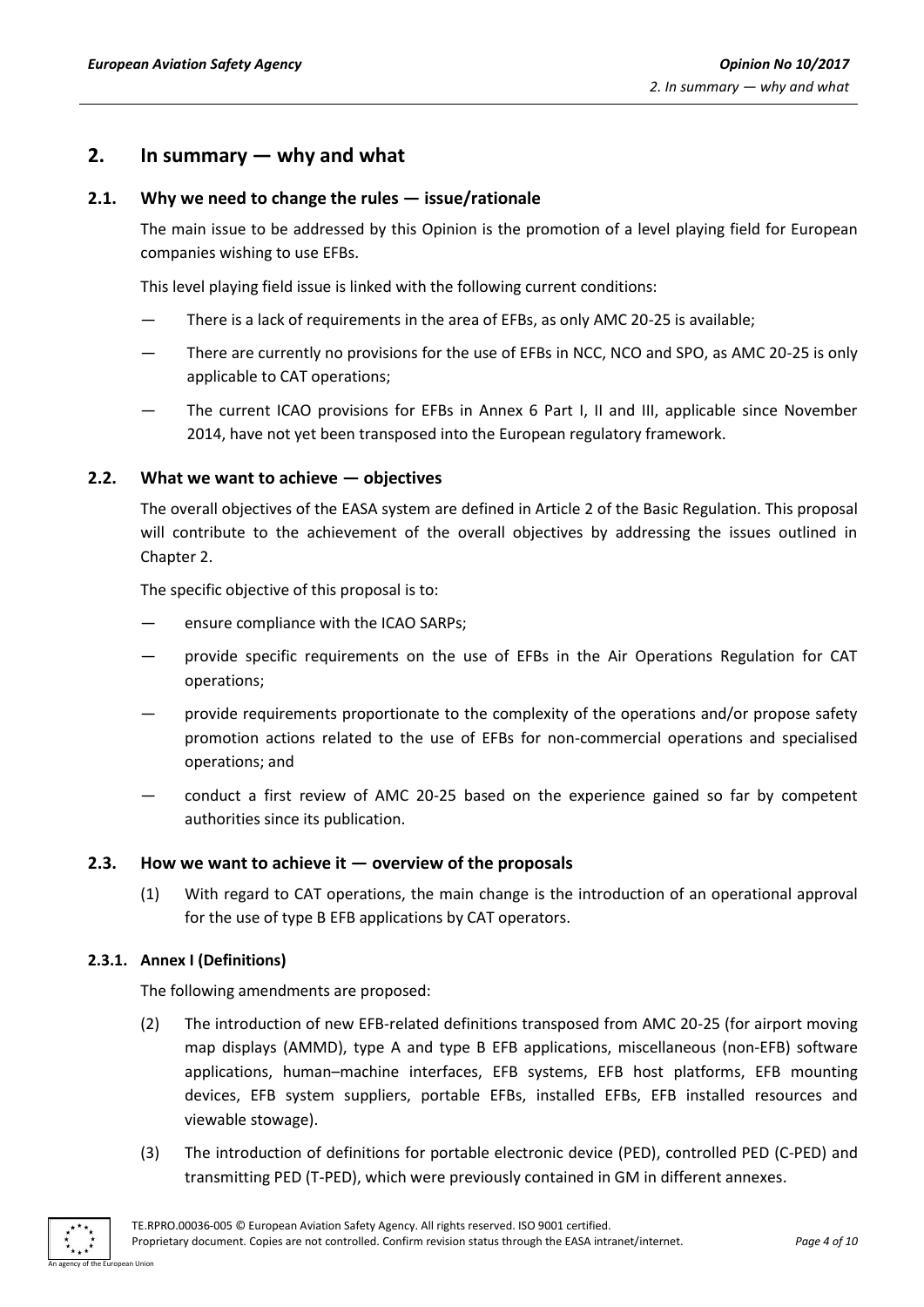#### <span id="page-4-0"></span>**2.3.2. Annex II (Part-ARO)**

The following change is proposed:

(4) The introduction of a specific approval for the use of type B EFB applications into the operations specification template.

## <span id="page-4-1"></span>**2.3.3. Annex IV (Part-CAT)**

The following amendments are proposed:

- (5) The introduction of a new IR related to the use of EFBs. This IR is mostly focused on the hardware part of the EFB, but also specifies that an approval in accordance with Part-SPA is required for the use of type B EFB applications.
- (6) The removal of the requirement in point CAT.POL.MAB.105 for an operational approval related to the use of an on-board computerised mass and balance system as the case of non-certified mass and balance applications is covered by the new requirement for an operational approval for the use of type B EFB applications. With regard to certified on-board mass and balance applications, they are part of the avionics and it is considered that an operational approval is not relevant. In addition, the provisions related to the use of computerised mass and balance systems have been clarified by specifying the objective of the integrity test and by mentioning that the operator establishes procedures related to the use of such systems and integrates them into its operations manual.

#### <span id="page-4-2"></span>**2.3.4. Annex V (Part-SPA)**

The following amendments are proposed:

(7) The introduction of a new Subpart M to Part-SPA, named SPA.EFB, including a new IR related to the approval for the use of type B EFB applications. This IR focuses on the risk assessment to be developed by the operator, on the human–machine interface (HMI) assessment to be performed by the operator, on the EFB administration system, procedures and training requirements to be established by the operator, and on the suitability of the hardware for the intended use of the EFB application.

#### <span id="page-4-3"></span>**2.3.5. Annex VI (Part-NCC)**

The following amendments are proposed:

(8) The introduction of a new IR related to the use of EFBs. This IR deals with the hardware for all EFBs, but also with type B EFB applications. As regards the latter, a risk assessment and an EFB administration system (including procedures and training requirements) have to be developed by the operator.

#### <span id="page-4-4"></span>**2.3.6. Annex VII (Part-NCO)**

The following amendments are proposed:

(9) Amendment of the existing IR related to PEDs to align it with the ICAO provisions.

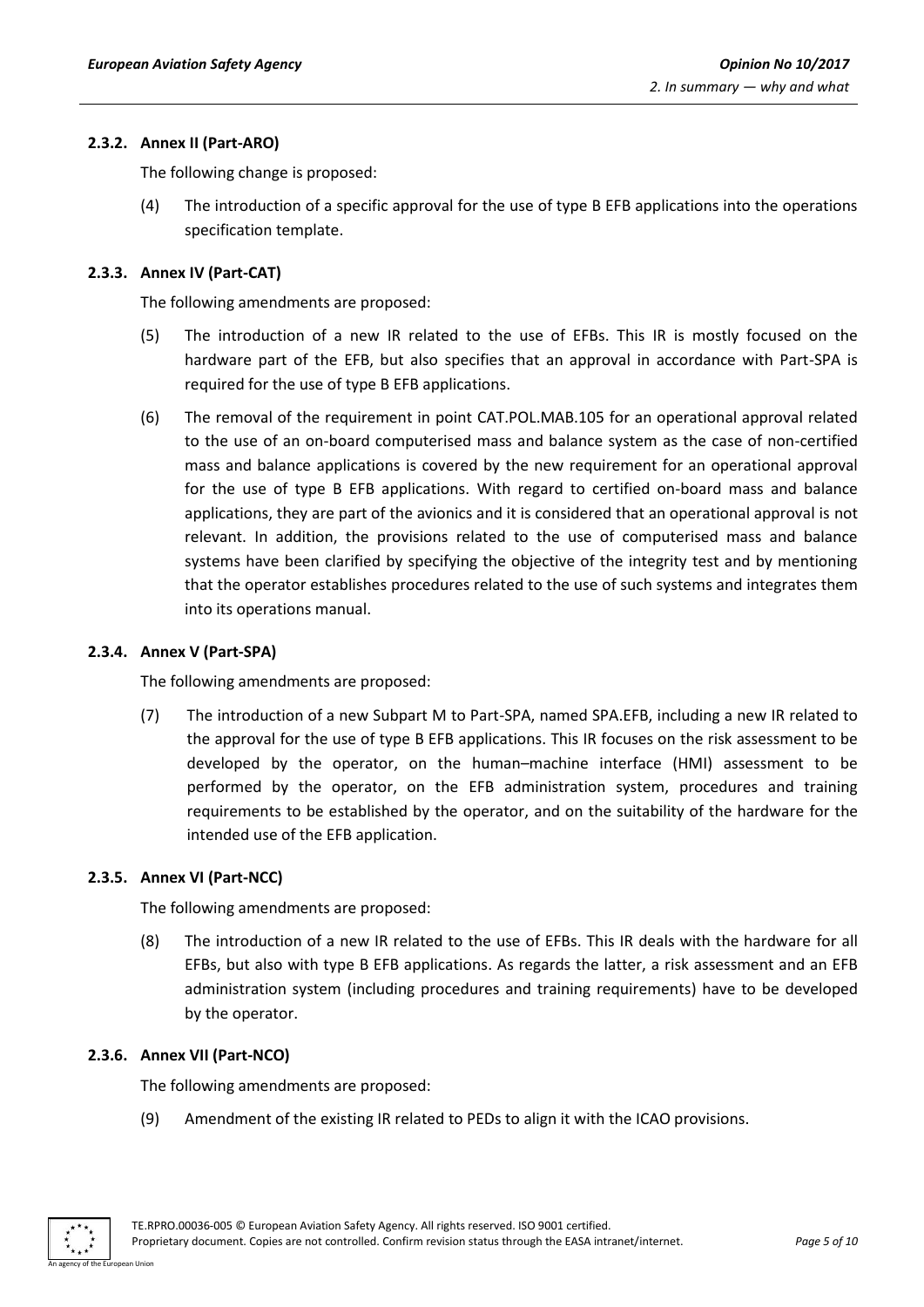#### <span id="page-5-0"></span>**2.3.7. Annex VIII (Part-SPO)**

The following amendments are proposed:

(10) The introduction of a new IR related to the use of EFBs. This IR deals with the hardware for all EFBs, but also with type B EFB applications. As regards the latter, a risk assessment and an EFB administration system (including procedures and training requirements) have to be developed by the operator.

## <span id="page-5-1"></span>**2.4. What are the stakeholders' views — outcome of the consultation**

266 comments were submitted by 40 commentators, including 9 EU NAAs, 8 EFB developers, 13 air operators and several associations. The comments mainly supported the proposed approach for CAT, i.e. the introduction of an operational approval for the use of type B EFB applications, and the absence of an operational approval for all other types of operations.

A summary of the comments on the NPA, as well as the responses to the individual comments, is included in CRD 2016-12. The revised draft AMCs/GM are also included in the CRD. The outcome of the consultation of the proposed AMCs/GM will be available in the explanatory note to the decision that will be issued following the adoption of the regulation which will be based on the present Opinion.

## <span id="page-5-2"></span>**2.5. What are the expected benefits and drawbacks of the proposals**

The comments received on the NPA have been duly considered by EASA in the preparation of this Opinion. In this respect, EASA proposes with this Opinion a clearer scope for the approval of the use of EFB applications for CAT operations, which is expected to ensure a level playing field in this area. In addition, proportionality is ensured for NCC, SPO and NCO by not introducing any operational approval and by proposing requirements which are adapted to the risks involved and to the resources of the affected operators.

As regards CAT operations, the proposal is expected to incur low implementation costs for the affected stakeholders (operators and competent authorities) and hence has a low negative economic impact. For Member States that have elected to already require an operational approval for the use of EFBs, the implementation costs are still considered to be low as the related approvals are in any case based on the current content of AMC 20-25 which has been transposed without major changes. Therefore, the affected operators should have already demonstrated compliance with AMC 20-25 to their competent authorities. Furthermore, the rules will bring benefits in terms of positive environmental impacts (reduced fuel burn, reduced paper consumption, reduced weight carried on board aircraft), increased operational efficiency, and increased safety of operations as flight crews will have access to more up-to-date information for operational decision-making. The proposal ensures harmonisation with ICAO Annex 6 and introduces as well proportional requirements by limiting the scope of the operational approval for CAT operators to some EFB applications.

As regards NCC, SPO and NCO operations, the objective of the proposed rules is to provide for a level playing field by ensuring compliance with ICAO Annex 6 and introducing proportionate requirements adapted to the risks involved and to the resources of the affected operators. In addition, there would be a positive medium safety impact because the proposed rules will address the main risks associated with the use of EFBs. Compliance costs for these operators are expected to be low due to the very limited number of applications within the scope of the proposed rules. Overall, the proposal is

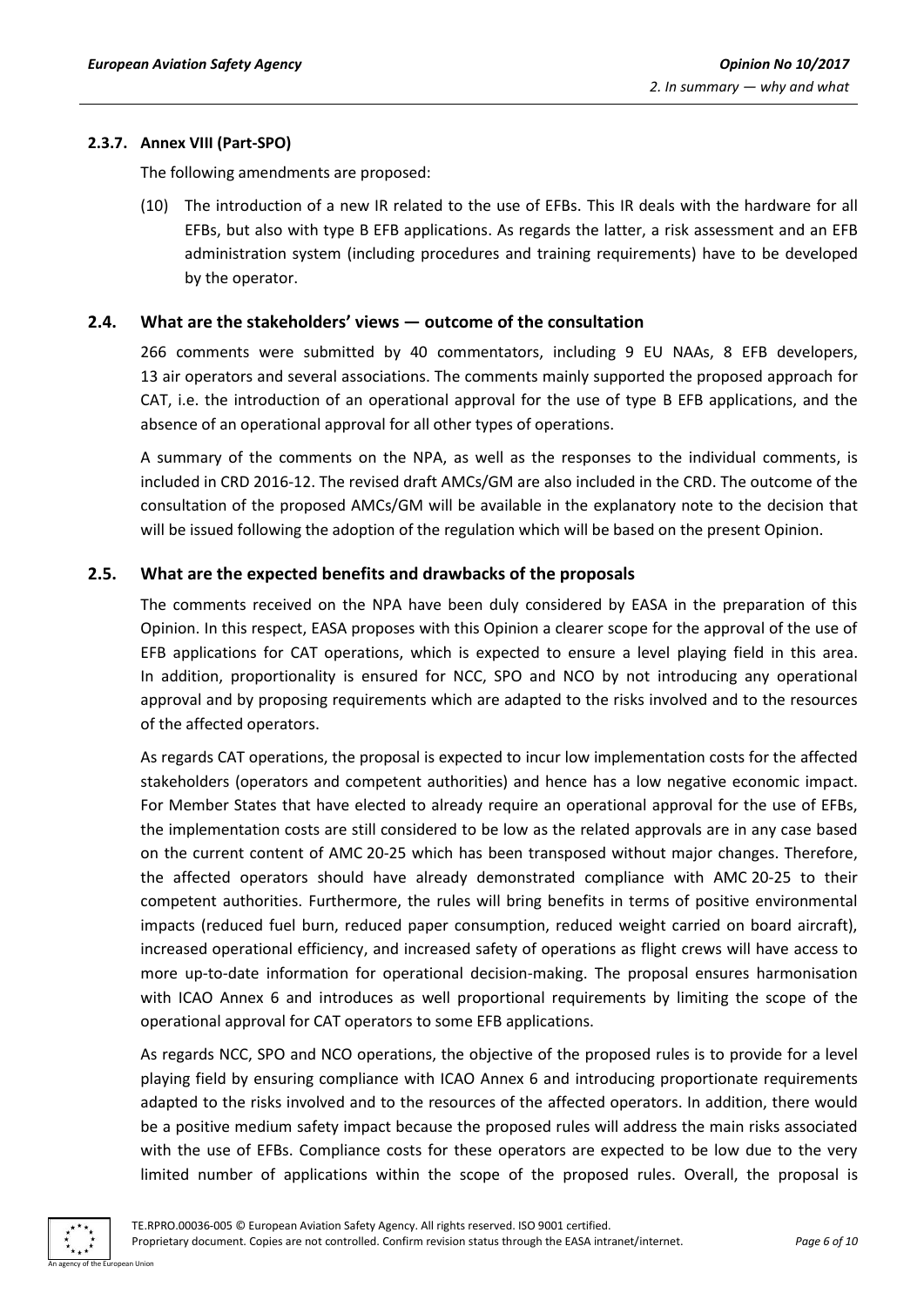expected to bring a level playing field benefit by providing requirements that are proportionate to the complexity of the operations in question.

#### **2.6. How do we monitor and evaluate the rules**

Monitoring will generate factual information on the current level of rule implementation. With respect to this proposal, EASA suggests to monitor the following:

| Indicator                                                                                                                                               | When it will be | How it will be                     | Who will be in charge                          |
|---------------------------------------------------------------------------------------------------------------------------------------------------------|-----------------|------------------------------------|------------------------------------------------|
|                                                                                                                                                         | monitored       | monitored                          | of the monitoring                              |
| Findings from<br>standardisation inspection<br>reports regarding non-<br>compliance with the<br>results                                                 | Annually        | Via standardisation<br>inspections | EASA<br><b>Flight Standards</b><br>Directorate |
| Authorities'/organisations'<br>requests for, and EASA<br>opinion on,<br>exemptions/derogations<br>based on Article 14 of the<br><b>Basic Regulation</b> | Annually        | Via internal database              | EASA<br><b>Flight Standards</b><br>Directorate |
| Number of AltMoCs issued<br>with regard to<br>the EFB rules                                                                                             | Annually        | Via internal database              | EASA<br><b>Flight Standards</b><br>Directorate |

In addition, monitoring will be performed in terms of collecting and analysing data from different available sources through several tools (e.g. surveys). The responsible actors (e.g. Member States, national aviation authorities, operators, etc.) for collecting and providing the data will be specified in the implementation phase.

In addition, the proposal might be subject to evaluation in order to judge how effective the adopted rules have been, or are, taking account the predictions made in the impact assessment. The evaluation will provide an evidence-based judgement of the extent to which the proposal has been effective and efficient, consistent, and has achieved EU added value. The decision whether an evaluation will be necessary will be taken based also on the monitoring results.

Done at Cologne, on 18 December 2017.

Patrick KY

Executive Director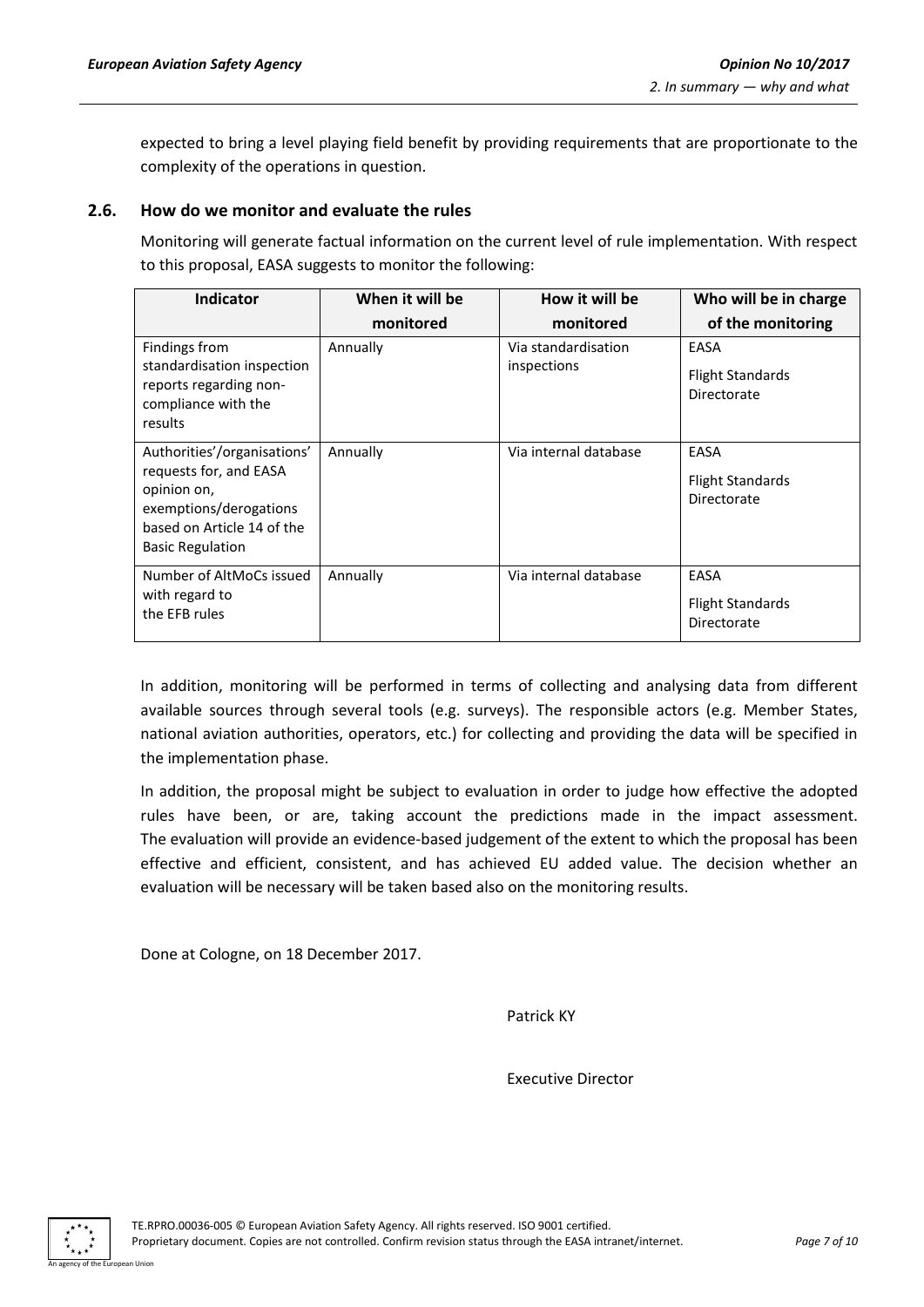## <span id="page-7-0"></span>**3. References**

## <span id="page-7-1"></span>**3.1. Affected regulations**

Commission Regulation (EU) No 965/2012 of 5 October 2012 laying down technical requirements and administrative procedures related to air operations pursuant to Regulation (EC) No 216/2008 of the European Parliament and of the Council (OJ L 296, 25.10.2012, p. 1), specifically:

- The Cover Regulation;
- Annex I (Definitions);
- Annex II (Part-ARO) 'Authority requirements for air operations';
- Annex IV (Part-CAT) 'Commercial air transport operations';
- Annex V (Part-SPA) 'Specific approvals';
- Annex VI (Part-NCC) 'Non-commercial air operations with complex motor-powered aircraft';
- Annex VII (Part-NCO) 'Non-commercial air operations with other-than complex motor-powered aircraft'; and
- Annex VIII (Part-SPO) 'Specialised operations'

## <span id="page-7-2"></span>**3.2. Related decisions**

- Decision Nº 2012/015/Directorate R of the Executive Director of the Agency of  $24<sup>th</sup>$  October 2012 on acceptable means of compliance and guidance material to Commission Regulation (EU) No 965/2012 of 5 October 2012 laying down technical requirements and administrative procedures related to air operations pursuant to Regulation (EC) No 216/2008 of the European Parliament and of the Council ('Guidance Material to Annex I — Definitions')
- Decision 2014/025/R of the Executive Director of the Agency of 28 July 2014 adopting Acceptable Means of Compliance and Guidance Material to Part-ARO of Regulation (EU) No 965/2012 and repealing Decision 2014/014/R of the Executive Director of the Agency of 24 April 2014 ('AMC and GM to Part-ARO — Issue 3')
- Decision 2014/017/R of the Executive Director of the Agency of 24 April 2014 adopting Acceptable Means of Compliance and Guidance Material to Part-ORO of Regulation (EU) No 965/2012 and repealing Decision 2012/017/R of the Executive Director of the Agency of 24 October 2012 ('AMC and GM to Part-ORO — Issue 2')
- Decision 2014/015/R of the Executive Director of the Agency of 24 April 2014 adopting Acceptable Means of Compliance and Guidance Material to Part-CAT of Regulation (EU) No 965/2012 and repealing Decision 2012/018/R of the Executive Director of the Agency of 24 October 2012 ('AMC and GM to Part-CAT — Issue 2')
- $-$  Decision N° 2012/019/Directorate R of the Executive Director of the Agency of 24<sup>th</sup> October 2012 on Acceptable Means of Compliance and Guidance Material to Commission Regulation (EU) No 965/2012 of 5 October 2012 laying down technical requirements and administrative procedures related to air operations pursuant to Regulation (EC) No 216/2008 of the European

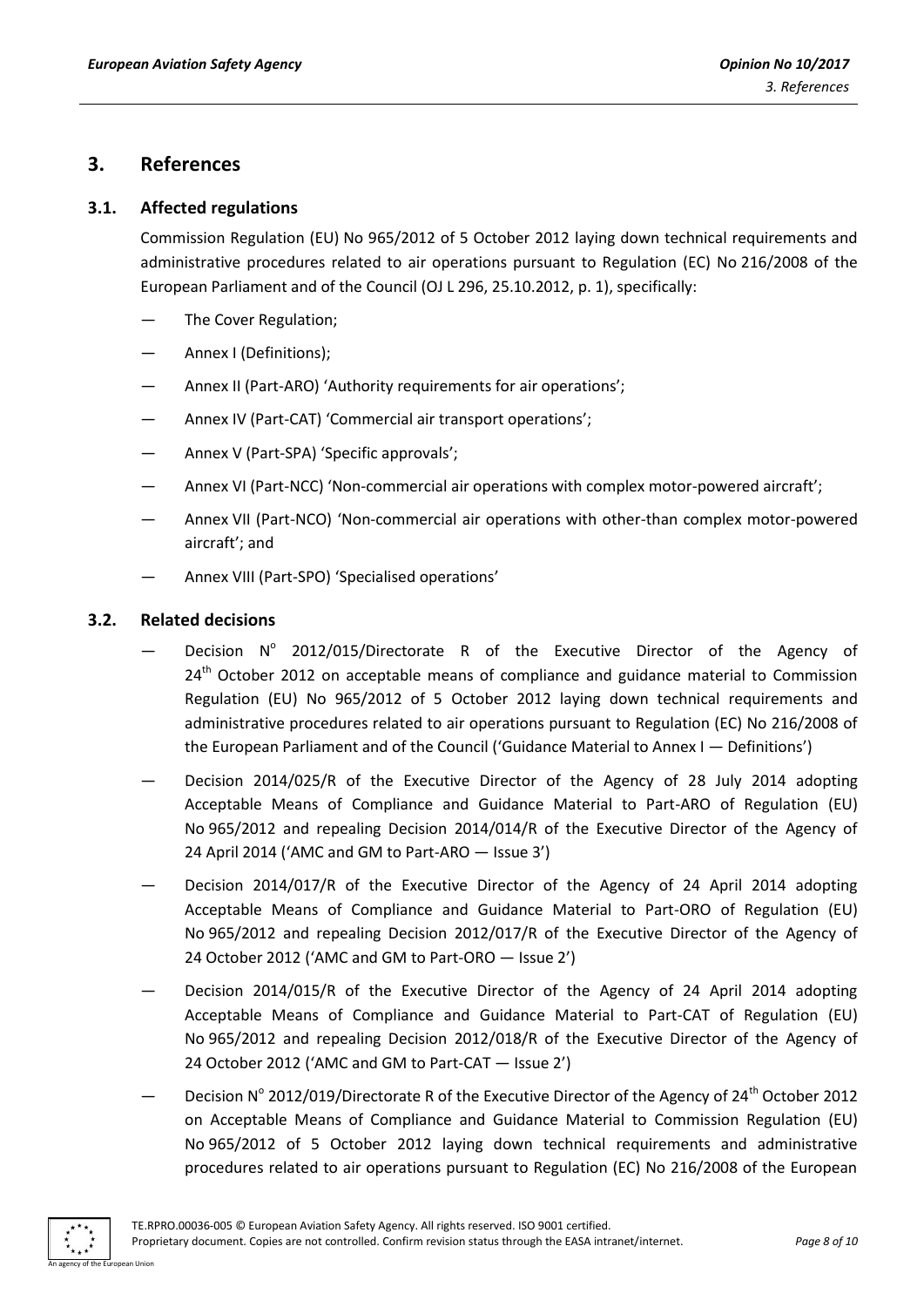Parliament and of the Council ('Acceptable Means of Compliance and Guidance Material to Part-SPA')

- Decision Nº 2013/021/Directorate R of the Executive Director of the Agency of 23 August 2013 on adopting Acceptable Means of Compliance and Guidance Material for Non-commercial operations with complex motor-powered aircraft ('Part-NCC')
- Decision 2014/016/R of the Executive Director of the Agency of 24 April 2014 adopting Acceptable Means of Compliance and Guidance Material to Part-NCO of Regulation (EU) No 965/2012 and repealing Decision 2013/022/R of the Executive Director of the Agency of 23 August 2013 ('AMC and GM to Part-NCO — Issue 2')
- Decision 2014/018/R of the Executive Director of the Agency of 24 April 2014 adopting Acceptable Means of Compliance and Guidance Material to Part-SPO of Regulation (EU) No 965/2012 ('AMC and GM to Part-SPO')

## <span id="page-8-0"></span>**3.3. Other reference documents**

- ICAO Annex 6 'Operation of Aircraft' Part I, II and III
- ICAO Doc 10020 'Manual of Electronic Flight Bags (EFBs)'